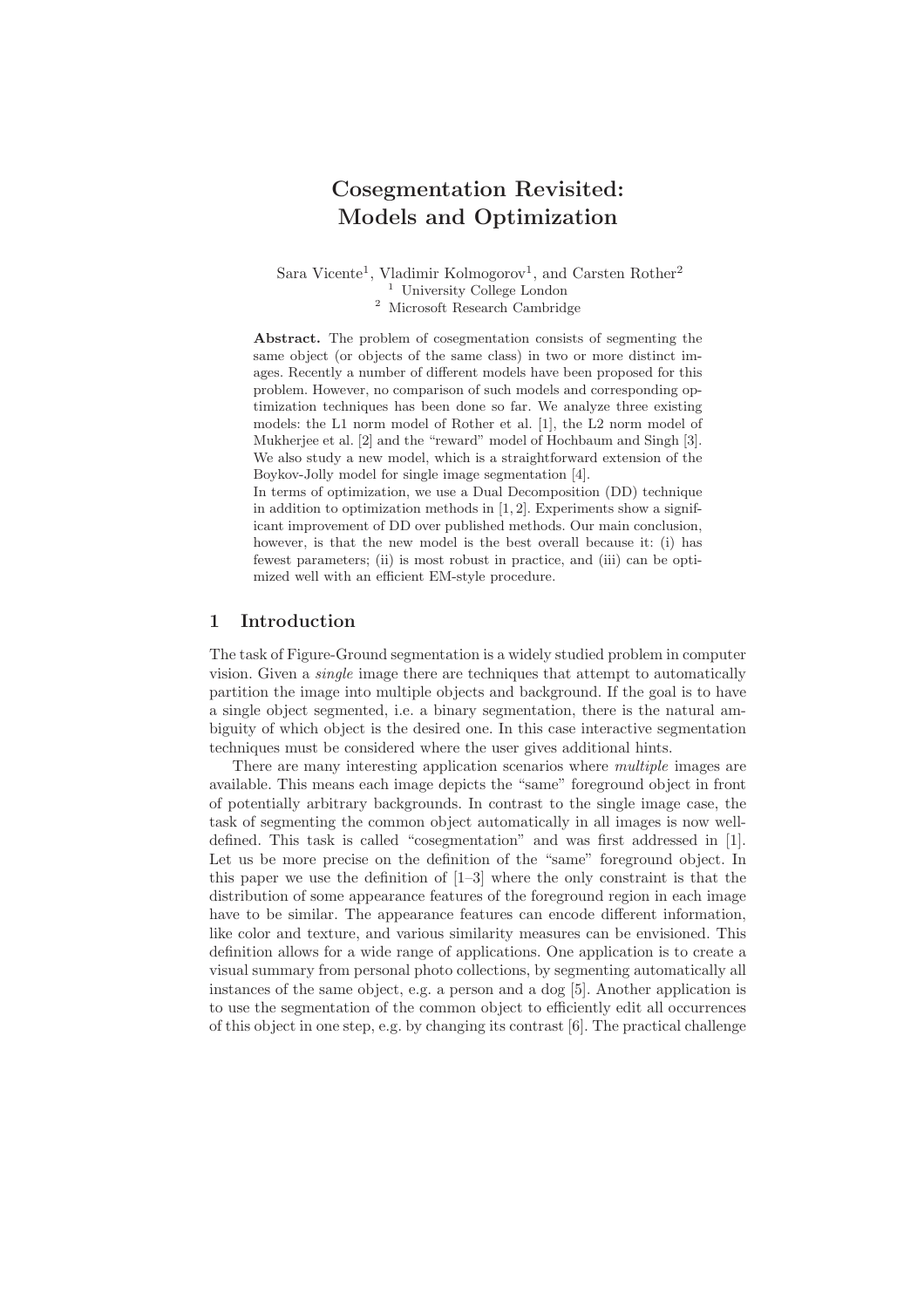in the case of segmenting the same object is that distributions may not match exactly, due to changes in illumination, in viewpoint or object (self-)occlusion. Our definition of cosegmentation can potentially also be used for segmenting different objects of the same class. An example of an unsupervised object-class recognition and segmentation system is [7], where more features are used other than appearance, e.g. shape. It can be expected that for most object classes, appearance features alone are not strong enough, hence this application is out of the scope of this paper.

Very recently in [8] the authors used a different formulation of the cosegmentation problem. They casted it into a clustering problem with two cluster. They show results for image pairs and for multiple images of objects of the same class.

It is worth mentioning that several recent papers considered a simplified cosegmentation problem where user interaction is available. In [5] the authors segment several images of the same object, assuming one of those images is handsegmented. They model local appearance and edge profiles from the segmented image in order to "transduct" such segmentation into the remaining images. In [9, 6] the user input is in the form of foreground/background scribbles in one or many images from the collection. In [9] the authors discuss how the choice of the seed image influences the performance of their method. In [6] a way of guiding the user interactions is presented. We envision that the insights of this paper will also help to improve the task of interactive cosegmentation.

The goal of this paper is to examine theoretically and practically different models and optimization methods for cosegmentation. To achieve this we limit ourselves to the task of cosegmenting two images only, with color as the only appearance feature, and where distributions are expressed in terms of histograms. We consider three existing models  $[1-3]$ , which differ only in the distance measure between the two color histograms. We also consider a new model, which is a straightforward extension from a single to multiple images of Boykov-Jolly [4]. For a fair comparison we improved on existing optimization methods for the models in [1, 2]. We achieved this by using a Dual Decomposition technique. For a quantitative comparison we built a dataset of 100 image-pairs with varying levels of complexity by simulating changes in scale and illumination.

The paper is organized as follows. Section 2 introduces the four different models and discusses some of their properties. Since the optimization for some models is NP-hard, it is important to choose the best possible optimization procedure. In Sect. 3 we review such methods. In Sect. 4 we compare experimentally both the models and the optimization methods and conclude which are the better performing methods.

# 2 Models

We start this section by introducing some notation:

- $x_p \in \{0, 1\}$  is the label for pixel p, where  $p \in \mathcal{P} = \mathcal{P}_1 \cup \mathcal{P}_2$  and  $\mathcal{P}_1$ ,  $\mathcal{P}_2$  are respectively the set of pixels in image 1 and image 2. We use letter  $k \in \{1,2\}$ for denoting the image number.
- $z_p$  is the appearance of pixel  $p$  (e.g. color or texture) and such measurement is quantized into a finite number of bins. Variable  $b$  ranges over histogram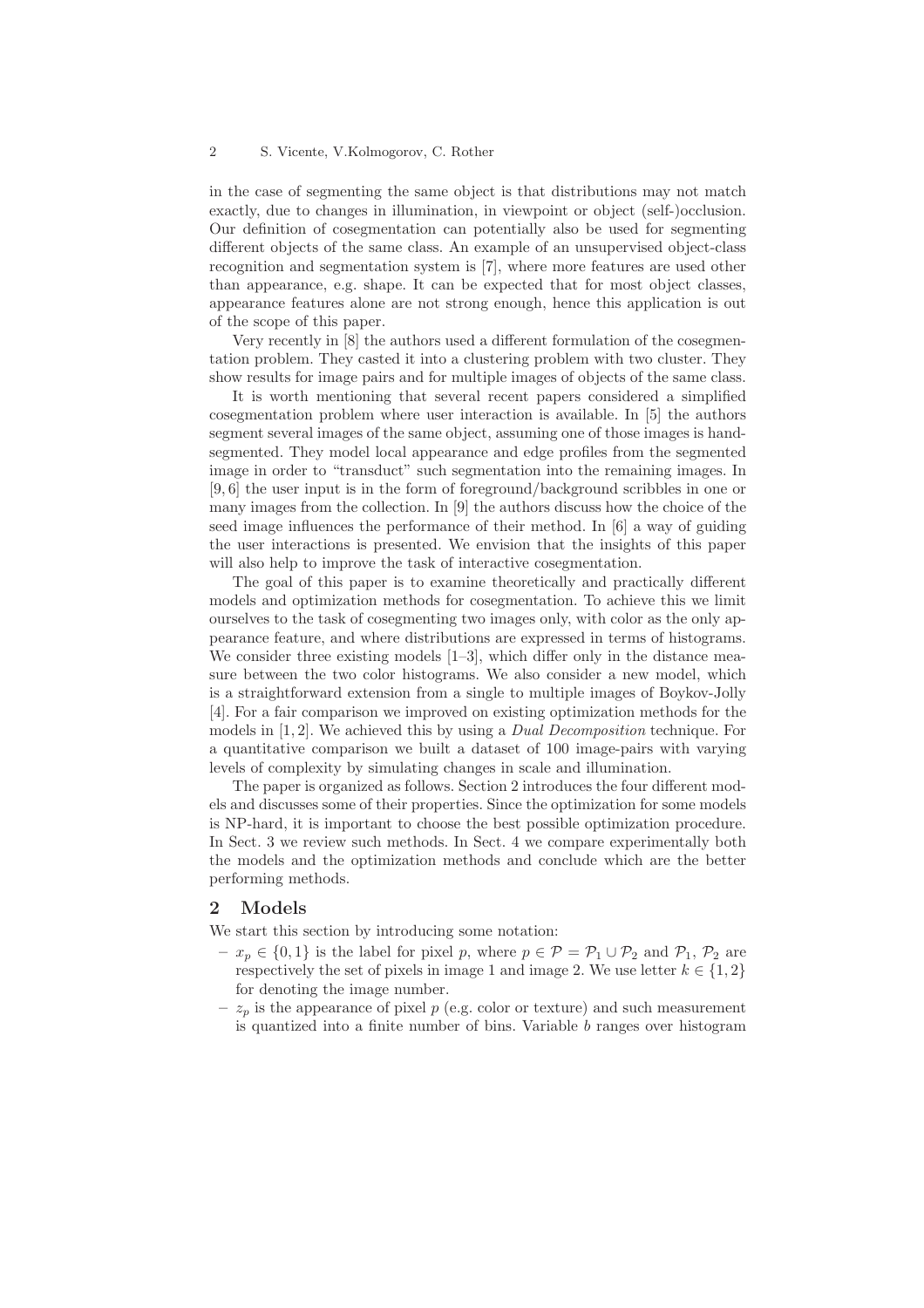bins  $(b \in \{1, ..., B\}$  where B is the total number of bins), and  $\mathcal{P}_{kb}$  denotes the set of pixels  $p$  in image  $k$  whose measurement  $z_p$  falls in bin  $b$ .

 $-h_k$  is the empirical un-normalized histogram of foreground pixels for image k: it is a vector of size B with components  $h_{kb} = \sum_{p \in \mathcal{P}_{kb}} x_p$ .

As stated earlier, one of the goals of this paper is to compare different cosegmentation models that have been previously proposed. Such models fit into a single framework, where the cosegmentation problem is formulated as an energy optimization, with an energy of the following form:

$$
E(\mathbf{x}) = \sum_{p} w_{p} x_{p} + \sum_{(p,q)} w_{pq} |x_{p} - x_{q}| + \lambda E^{global}(h_{1}, h_{2})
$$
 (1)

Jointly, the first two terms form the traditional MRF term for both images, where  $w_p$  is the unary weight for each pixel and  $w_{pq}$  is the pairwise weight. The last term,  $E<sup>global</sup>$ , encodes a similarity measure between the foreground histograms of both images and  $\lambda$  is the weight for that term.

Following [1], we will use a ballooning term for the first term, constant for every pixel:  $w_p = \mu$ . This biases the solution to one of the possible labels and it is important to prevent trivial solutions (i.e. both images being labeled totally background or foreground). If the bias is not present (i.e. if  $w_p = 0$  and the energy does not have unary terms) such trivial solutions are always a global optimum of the energy. Alternatively, in [2, 3] the authors used user interaction to compute pixel-dependent unary terms [10]. We are interested in automatic cosegmentation so unary terms based on user interaction are not available.

The second term is a contrast sensitive smoothness term whose weight is given by  $w_{pq} = \frac{(\lambda_i + \lambda_c \exp(-\beta ||z_p - z_q||^2))}{\text{dist}(p,q)}$  with  $\beta = \left(2\left\langle (z_p - z_q)^2 \right\rangle\right)^{-1}$ , where  $\langle \cdot \rangle$ denotes expectation over the image and  $\lambda_i$ ,  $\lambda_c$  are respectively the weight for Ising prior and for the contrast sensitive term.

The models differ in the way the term  $E^{global}$  in equation (1) is defined.

Model A: L1-norm This model was first introduced in [1] and it was derived from a generative model. The global term in the energy was defined as follows:  $E$ 

$$
S^{global} = \sum_{b} |h_{1b} - h_{2b}| \tag{2}
$$

where the L1-norm is used to compute foreground histograms similarity.

Model B: L2-norm This formulation was introduced in [2] and it was defined

as follows: 
$$
E^{global} = \sum_{h} (h_{1b} - h_{2b})^2
$$
 (3)

It is similar to the previous formulation in equation  $(2)$ , with the difference that the norm used to measure histogram similarity is the L2-norm instead of the L1 norm. The authors motivate this change by arguing that such a model has some interesting properties and allows the use of alternative optimization methods.

Model C: Reward model In [3] the authors used the following global term:

 $E$ 

$$
global = -\sum_{b} h_{1b} \cdot h_{2b} \tag{4}
$$

They motivate the use of such a model by replacing the penalization term with a rewarding term.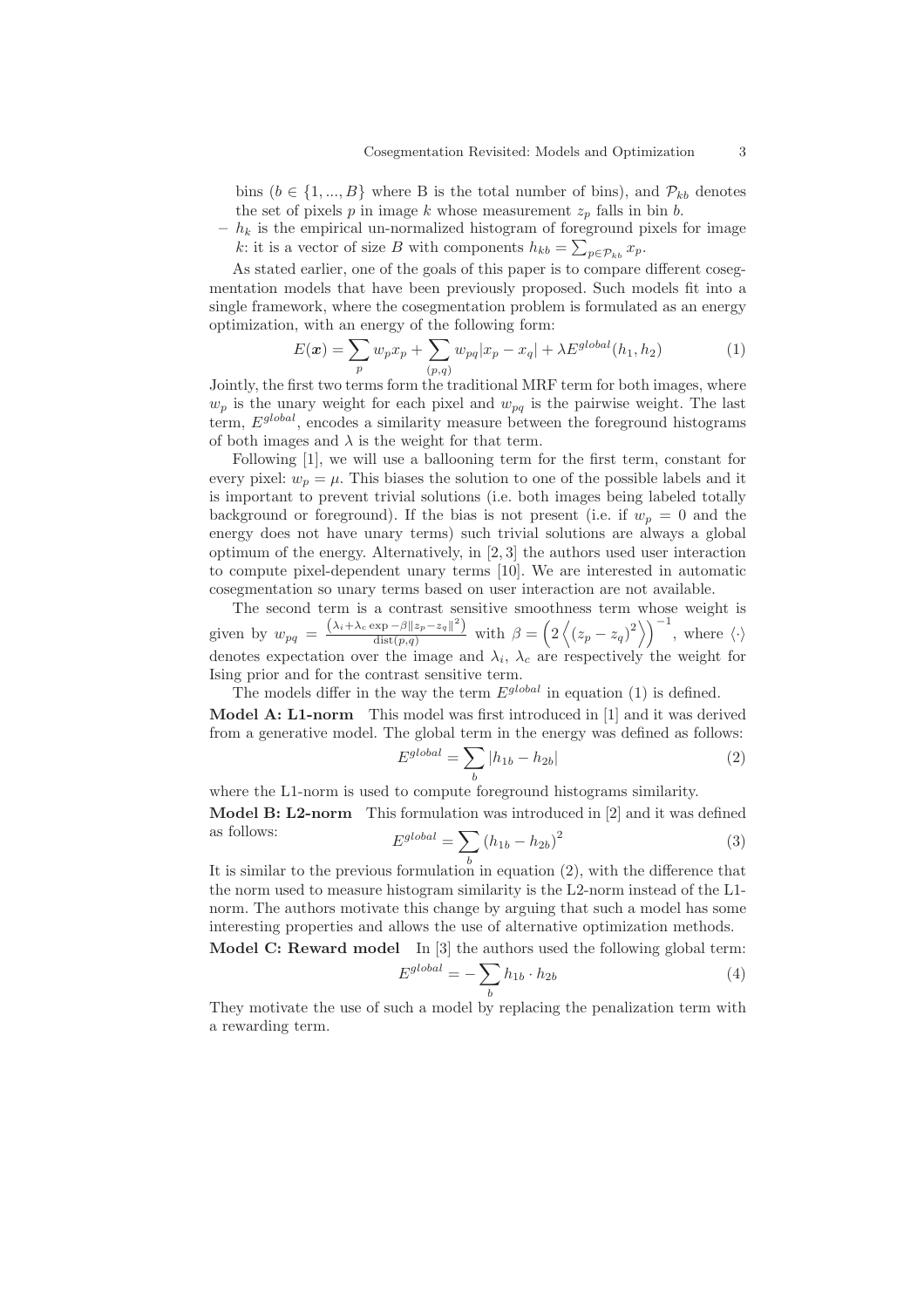Recall that the original formulation in [2, 3] uses pixel-dependent unary terms, while we use a constant ballooning force:  $w_p = \mu$ .

Both model A and model B lead to NP-hard optimization problems [1], while model C leads to a submodular problem that can be efficiently optimized with graph cuts [3].

Model D: Boykov-Jolly model The last model that we consider is a natural extension of the generative model for binary image segmentation in  $[4, 1]$ , 11]. These papers use a separate appearance model for each of the two regions (background and foreground). In our case we have three regions - two separate backgrounds and one common foreground. Accordingly, we introduce three appearance models -  $\theta_1^B$ ,  $\theta_2^B$  and  $\theta^F$ . This leads to a generative model with the posterior described by the following energy function:

$$
E\left(\boldsymbol{x}, \theta_1^B, \theta_2^B, \theta^F\right) = \sum_{(p,q)} w_{pq} |x_p - x_q| + \lambda \sum_k \sum_{p \in \mathcal{P}_k} U(x_p, \theta_k^B, \theta^F) \tag{5}
$$

where

$$
U(x_p, \theta^B, \theta^F) = \begin{cases} -\log(Pr(z_p|\theta^F)) & \text{if } x_p = 1\\ -\log(Pr(z_p|\theta^B)) & \text{if } x_p = 0 \end{cases}
$$
(6)

Since we are interested in automatic cosegmentation, the appearance models  $\theta_1^B$ ,  $\theta_2^B$  and  $\theta^F$  are not available in advance. In order to compute them, we minimize energy (5) jointly over segmentation and appearance models using an EM-style technique proposed in [11].

Model D is quite similar to the model used by Batra et al. [6] for interactive cosegmentation; the only difference is that Batra et al. used a single background model for all images. Model D also bears some resemblance to the generative model of Rother et al. [1] but there are some differences. In [1], the motivation was model selection, since two competitive models were considered: one where both images shared the same foreground appearance model and another where they had independent appearance models. The segmentation was then chosen so that the first model had higher posterior probability. In our case, we consider only a single model and try to find jointly the segmentation and appearance models that maximize the posterior probability. This formulation should be more appropriate when we know in advance that the two images have a common object. Also, it appears to lead to a simpler optimization problem: generalizing an EM-style procedure to the model in [1] is not straightforward.

## 2.1 An alternative formulation of model D

To gain more insights into model D, we express its energy in a different way using the approach in [12]. It is known that for a fixed segmentation  $x$ , optimal histograms that minimize energy  $(5)$  are simply the empirical histograms:

$$
\theta_b^F = \frac{h_{1b} + h_{2b}}{H_1 + H_2} \qquad \qquad \theta_{kb}^B = \frac{h_{kb}}{\overline{H}_k} \tag{7}
$$

where we introduced the following notation:  $H_k = \sum_b h_{kb}$  is the total number of foreground pixels in image  $k$ ,  $\overline{h}_{kb} = |\mathcal{P}_{kb}| - h_{kb}$  is the number of background pixels in image k belonging to bin b, and  $\overline{H}_k = |\mathcal{P}_k| - H_k$  is the total number of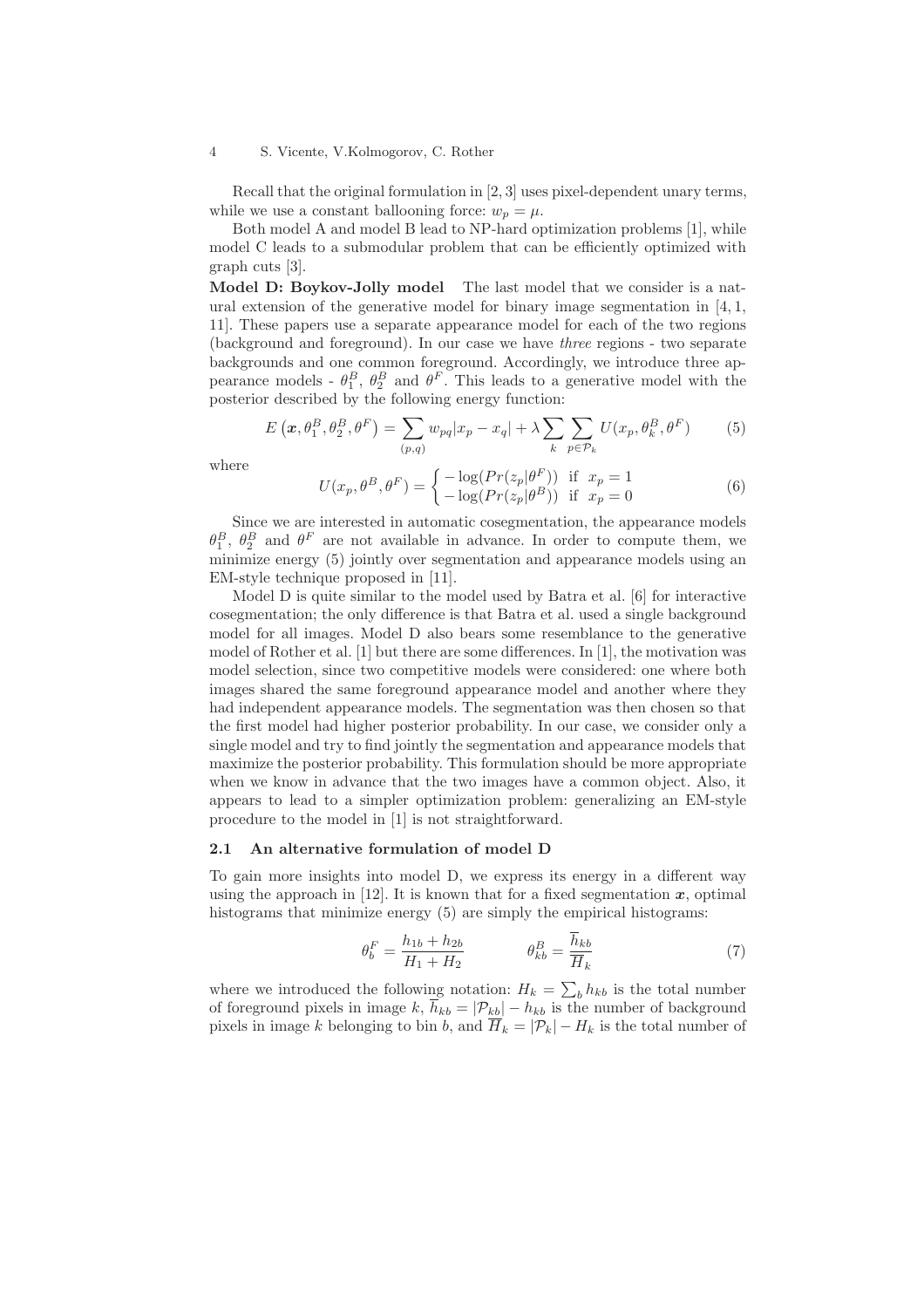background pixels in image k. Note, all quantities  $h_{kb}$ ,  $\overline{h}_{kb}$ ,  $H_k$ ,  $\overline{H}_k$  are functions of the segmentation  $x$  (recall that  $h_{kb} = \sum_{p \in \mathcal{P}_{kb}} x_p$ ).

Following  $[12]$ , we plug histograms  $(7)$  into the energy  $(5)$ . Then the energy becomes of the form (1) with no unary terms  $(w_p = \mu = 0)$  and the following global term:

$$
E^{global} = \sum_{b} \beta (h_{1b} + h_{2b}) + \sum_{k,b} \beta (\overline{h}_{kb}) - \beta (H_1 + H_2) - \sum_{k} \beta (\overline{H}_k)
$$
(8)

where  $\beta(z) = -z \log z$  is a concave function.

In the case of a single image the Boykov-Jolly model prefers assigning pixels in the same bin either entirely to the background or entirely to the foreground [12]; this leads to "compact" histograms. A similar fact holds for model D (the proof is entirely analogous to that in [12]).

**Proposition 1.** Function (8) has a minimizer  $\boldsymbol{x}$  such that for each  $(k, b)$ , pixels in  $\mathcal{P}_{kb}$  are either all labeled as 0 or all labeled as 1.

## 2.2 Remarks on model properties

Before presenting an experimental comparison of the models, we would like to give some informal remarks which may give insights into their relative performance. We will first consider models A, B and D, and come back to model C at the end.

We believe that a fundamental difference of model D from other models is that it takes into account the prior knowledge that all regions are represented by compact histograms. For the case of a single image, the bias of the Boykov-Jolly model was discussed in [12]: it prefers segmentations in which pixels that fall in the same bin are assigned to the same segment (background or foreground), and among such segmentations the model picks the most balanced one, i.e. the segmentation in which the areas of the background and the foreground match. We conjecture that these properties carry over to the cosegmentation case. It can be shown, for example, that if the two images are identical and all bins are of the same size (i.e.  $|\mathcal{P}_{kb}| = const$  for all k, b) then the global term will be minimized by a segmentation in which exactly half of the bins are assigned to the foreground. Due to a bias towards balanced segmentation we did not use the "ballooning force" for model D, i.e. we chose  $\mu = 0$ , which produced reasonable results. In contrast, the other models required this extra parameter  $\mu$  in order to avoid trivial solutions.

Unlike model D, models A and B do not impose any penalty if pixels in the same bin,  $\mathcal{P}_{kb}$ , are assigned to two different segments. We argue that this has both pros and cons, as illustrated by two scenarios below.

Scenario 1 Assume that the background colors do not overlap with the foreground nor with the other background. Furthermore, suppose that the foreground regions in the two images match only partially, for example, due to an illumination change or scaling. Thus, we have  $|\mathcal{P}_{kb}| > |\mathcal{P}_{\overline{k}b}|$  for some bin *b* where  $\overline{k} \in \{1, 2\}, \overline{k} \neq k$ . Models A and B will bias  $|\mathcal{P}_{kb}| - |\mathcal{P}_{\overline{k}b}|$  pixels to an incorrect label. In contrast, model D should not be affected; it will assign all pixels in  $\mathcal{P}_{kb}$ and  $\mathcal{P}_{\overline{k}b}$  to the foreground, as desired.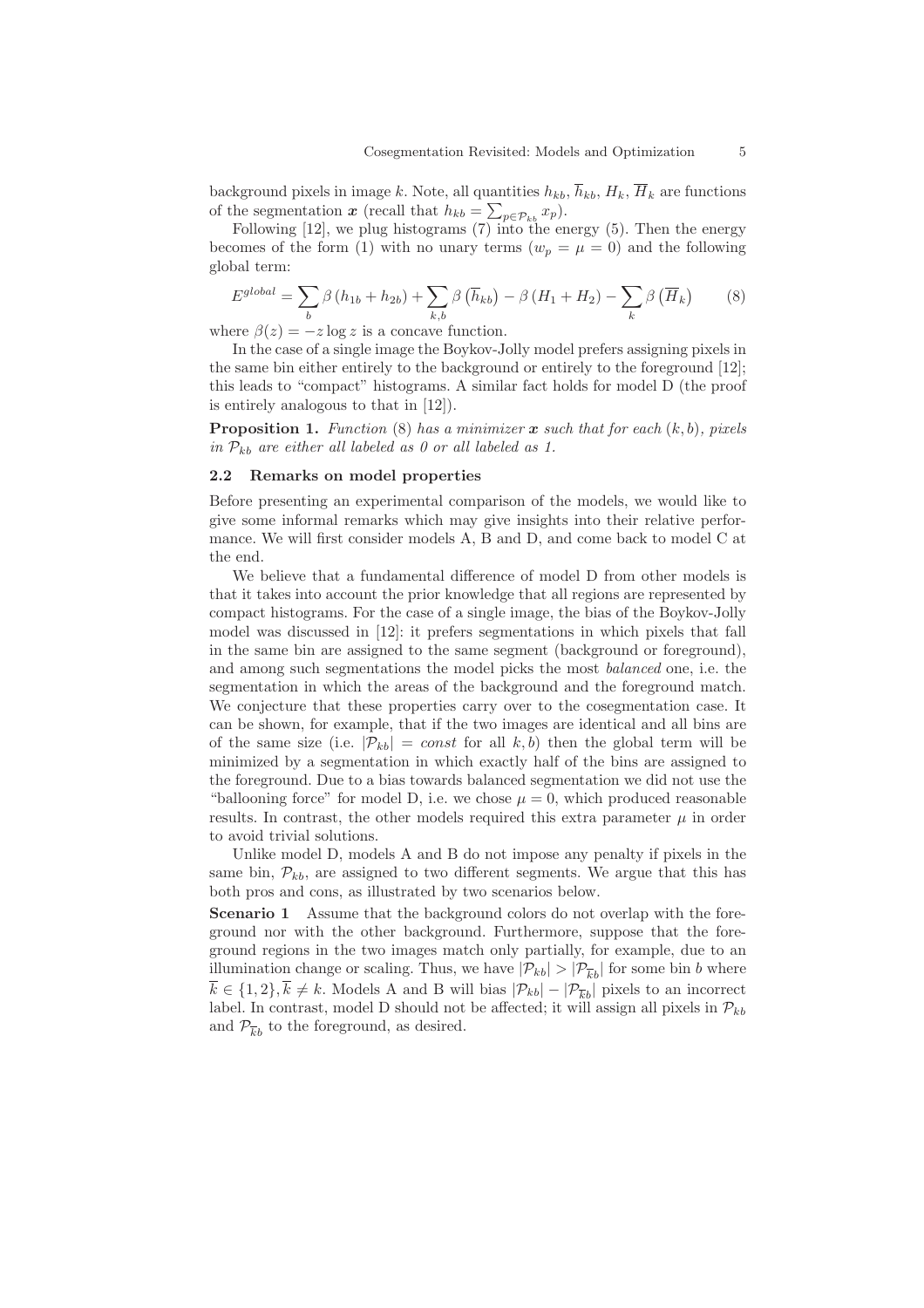Scenario 2 Let us now assume that we have "camouflage" in one of the images, i.e. colors of the background and the foreground overlap. Thus, we again have  $|\mathcal{P}_{kb}| > |\mathcal{P}_{\overline{kb}}|$ , but now the behavior of models A and B will be correct, while model D will try to incorrectly assign all pixels in  $\mathcal{P}_{kb}$  to the foreground (or to the background).

We conclude that without camouflage model D should cope better with illumination and scale changes than model A and especially than model B. On the other hand, models A and B should be more robust to a camouflage in one of the images.

Let us now return to model C. Assume for simplicity that there are no pairwise terms. The energy can then be written as  $E(\mathbf{x}) = \sum_{b} E_b(h_{1b}, h_{2b})$  where

$$
E_b(h_{1b}, h_{2b}) = \mu(h_{1b} + h_{2b}) - \lambda h_{1b} \cdot h_{2b}
$$

We must have  $\mu > 0$ , otherwise all pixels would be assigned to the foreground. Minimizing  $E_b$  over  $[0, n_{1b}] \times [0, n_{2b}]$  where  $n_{1b} = |\mathcal{P}_{1b}|$ ,  $n_{2b} = |\mathcal{P}_{2b}|$  gives the following rule: if  $n_{1b} \cdot n_{2b}/(n_{1b} + n_{2b}) \le \mu/\lambda$  then assign pixels in  $\mathcal{P}_{1b} \cup \mathcal{P}_{2b}$  to the background, otherwise assign these pixels to the foreground. This reliance on the harmonic mean of  $n_{1b}$  and  $n_{2b}$  can lead to unexpected results (Fig. 1). In our experiments we found that model C performs considerably worse than the other models.



Fig. 1. Synthetic example illustrating the properties of the different models. The input images have only 3 different colors.

# 3 Optimization Methods

In this section we discuss several optimization methods that can be used for the models discussed in the previous section.

## 3.1 Trust region graph cut (TRGC)

This method was proposed in [1] for model A and it can be viewed as a discrete analogue of trust region methods for continuous optimization. TRGC can be applied to energy functions of the form  $E(\mathbf{x}) = E_1(\mathbf{x}) + E_2(\mathbf{x})$  where  $E_1(\mathbf{x})$ is submodular and  $E_2(x)$  is arbitrary. It works by iteratively replacing  $E_2(x)$ with a linear approximation and it produces a sequence of solutions with the guarantee that in each iteration the energy does not go up.

In [1] the authors used TRGC inside an iterative scheme for cosegmentation that alternated between updating the segmentation for each image individually while the foreground histogram of the other image was fixed. This method requires a segmentation for initialization. In our experiments we observed that its performance is very dependent on that initialization.

We used the implementation of this method from [1]. We also adapted it to model B, i.e. replaced L1 norm with L2 norm.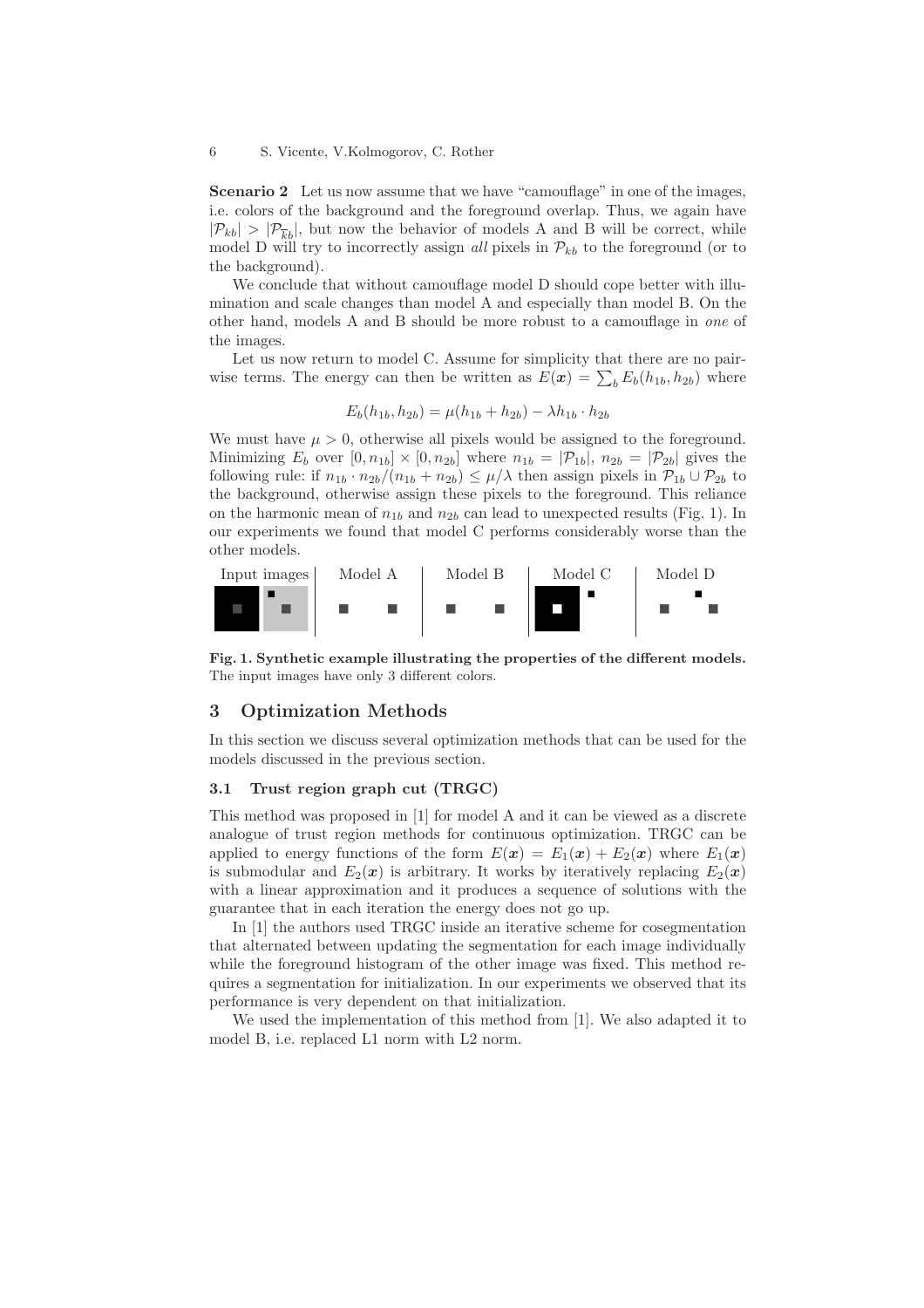## 3.2 Quadratic pseudo boolean optimization

In [2] the authors observed that model B is represented by a **quadratic** pseudoboolean function. Indeed, histograms  $h_1$  and  $h_2$  depend linearly on  $\boldsymbol{x}$ :  $h_{kb}$  =  $\sum_{p \in \mathcal{P}_{kb}} x_p$ . Therefore, expanding expression  $(h_{1b} - h_{2b})^2$  yields a sum of linear terms and quadratic terms of the form  $c_{pq}x_px_q$ , some of which are nonsubmodular. Mukherjee et al. [2] formulated a linear programming relaxation of the problem, which is equivalent to the roof duality relaxation [13, 14] for the quadratic function  $E(\mathbf{x})$ . This relaxation can be solved via a maxflow algorithm, and it yields a partial solution: the nodes are divided into labeled and unlabeled, with the guarantee that the labels of the labeled nodes are optimal. An important question is how to set the segmentation for unlabeled nodes. Mukherjee et al. [2] use the segmentation obtained by minimizing energy  $E(\boldsymbol{x})$  without the global term  $E^{global}$ . In our experiments we use a constant ballooning force  $(w_p = \mu)$ , so this procedure assigns the same label to all unlabeled nodes.

Note that, model C is also represented by a quadratic function, but unlike the previous case this quadratic function is submodular. Therefore, model C can be optimized exactly by a single call to a maxflow algorithm [3].

## 3.3 Dual Decomposition (DD)

Dual Decomposition (DD) is a popular technique for solving combinatorial optimization problems [15], which proved to be very successful for MRF optimization [16–19, 12]. The idea of DD is to decompose the original problem into smaller, easier subproblems that can be efficiently optimized. Combining the solution of such subproblems yields a lower bound for the initial problem. This lower bound is then maximized over different decompositions. We applied this technique to models A, B and D as described below.

Dual decompositions for models A and B Let us write the corresponding optimization problems as follows:

$$
\min_{\boldsymbol{x}, \boldsymbol{y}} \quad E^{MRF}(\boldsymbol{x}) + \sum_{b} g(y_b) \tag{9a}
$$

s.t. 
$$
y_b = \sum_{p \in \mathcal{P}_{1b}} x_p - \sum_{p \in \mathcal{P}_{2b}} x_p \equiv \sum_{k,p} a_{bp} x_p
$$
  $b = 1, ..., B$  (9b)

where g is a convex function:  $g(y) = \lambda |y|$  for model A and  $g(y) = \lambda y^2$  for model B. Coefficients  $a_{bp}$  are defined as follows:  $a_{bp} = 1$  if  $p \in \mathcal{P}_{1b}$ ;  $a_{bp} = -1$  if  $p \in \mathcal{P}_{2b}$ and  $a_{bp} = 0$  otherwise.

We form a standard Lagrangian function by relaxing constraints (9b) and introducing a Lagrangian multiplier  $\theta$ :

$$
L(\boldsymbol{x}, \boldsymbol{y}, \boldsymbol{\theta}) = E^{MRF}(\boldsymbol{x}) + \sum_{b} g(y_b) + \sum_{b} \theta_b \left( y_b - \sum_{p} a_{bp} x_p \right) \qquad (10)
$$

Minimizing the Lagrangian over  $(x, y)$  gives a lower bound on the original problem: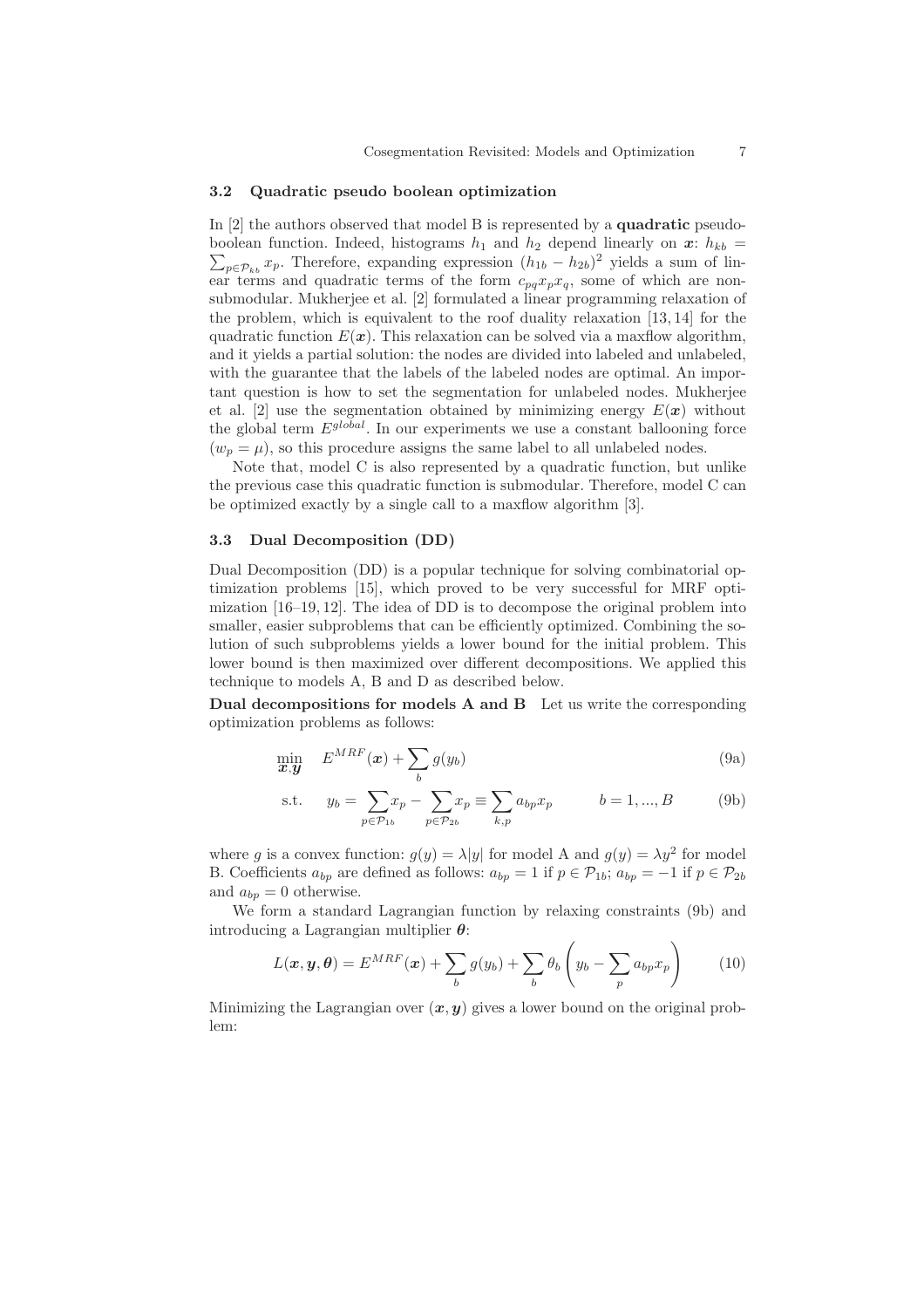$$
\Phi(\theta) = \min_{\mathbf{x}, \mathbf{y}} L(\mathbf{x}, \mathbf{y}, \theta) \tag{11a}
$$

$$
= \min_{\boldsymbol{x}} \left[ E^{MRF}(\boldsymbol{x}) - \sum_{p,b} a_{bp} \theta_b x_p \right] + \sum_b \min_{y_b} \left[ g(y_b) + \theta_b y_b \right] \tag{11b}
$$

$$
\Phi(\boldsymbol{\theta}) \le E(\boldsymbol{x}) \tag{11c}
$$

In order to obtain the tightest bound, we need to solve the following maximization problem: max

$$
\max_{\boldsymbol{\theta}} \boldsymbol{\Phi}(\boldsymbol{\theta}) \tag{12}
$$

This problem is dual to (9b). Function  $\Phi(\theta)$  is concave; similar to [17–19], we use a subgradient method to maximize it. In order to compute a subgradient for a given vector  $\theta$ , we need to solve  $1+B$  minimization subproblems in (11b). The first subproblem requires minimizing a submodular energy with pairwise terms, which can be efficiently done using graph cuts. Solving subproblems for bins  $b$ is straightforward.

It remains to specify how to choose a primal solution  $x$ . Let  $x^t$  be a minimizer of the first subproblem in (11b) at step  $t$  of the subgradient method. Among labelings  $x^t$ , we choose the solution with the minimum cost  $E(x^t)$ .

Dual decompositions for model D We obtained a lower bound by relaxing constraints  $H_k = \sum_p x_k$  and using the fact that  $H_k \equiv |\mathcal{P}_k| - H_k$ . Details are very similar to those in [12].

# 4 Experimental results

In this section we describe the experimental results. We start by giving details on the setup used to compare the different models. In section 4.1, we compare the performance of the different optimization methods, and in section 4.2, using the best optimization procedure for each model, we compare the performance and robustness of such models.

Dataset Given the difficulty in acquiring ground truth data for the cosegmentation problem, we used composites of 40 different backgrounds with 20 foreground objects from the database in [20], for which high quality alpha mattes are available. The database in [20] has more than 20 images; we selected objects with fewer transparencies. Representative images out of these 20 pairs are shown in Fig. 2.

We resized the images so that their maximum side is 150 pixels. Some of the models and optimization methods discussed are limited to small images, in particular, model C and QPBO. Both these optimization methods require the construction of graphs that grow quadratically with the size of the image.

The use of exactly the same foreground object in both images ensures that the histograms over pure foreground pixels match. The choice of such simplified dataset is justified by the intuition that if the models and optimization methods fail in this scenario, they will also fail in a realistic scenario where the foreground histograms may differ. In section 4.2 we also test more realistic scenarios by varying the size and illumination in one of the images.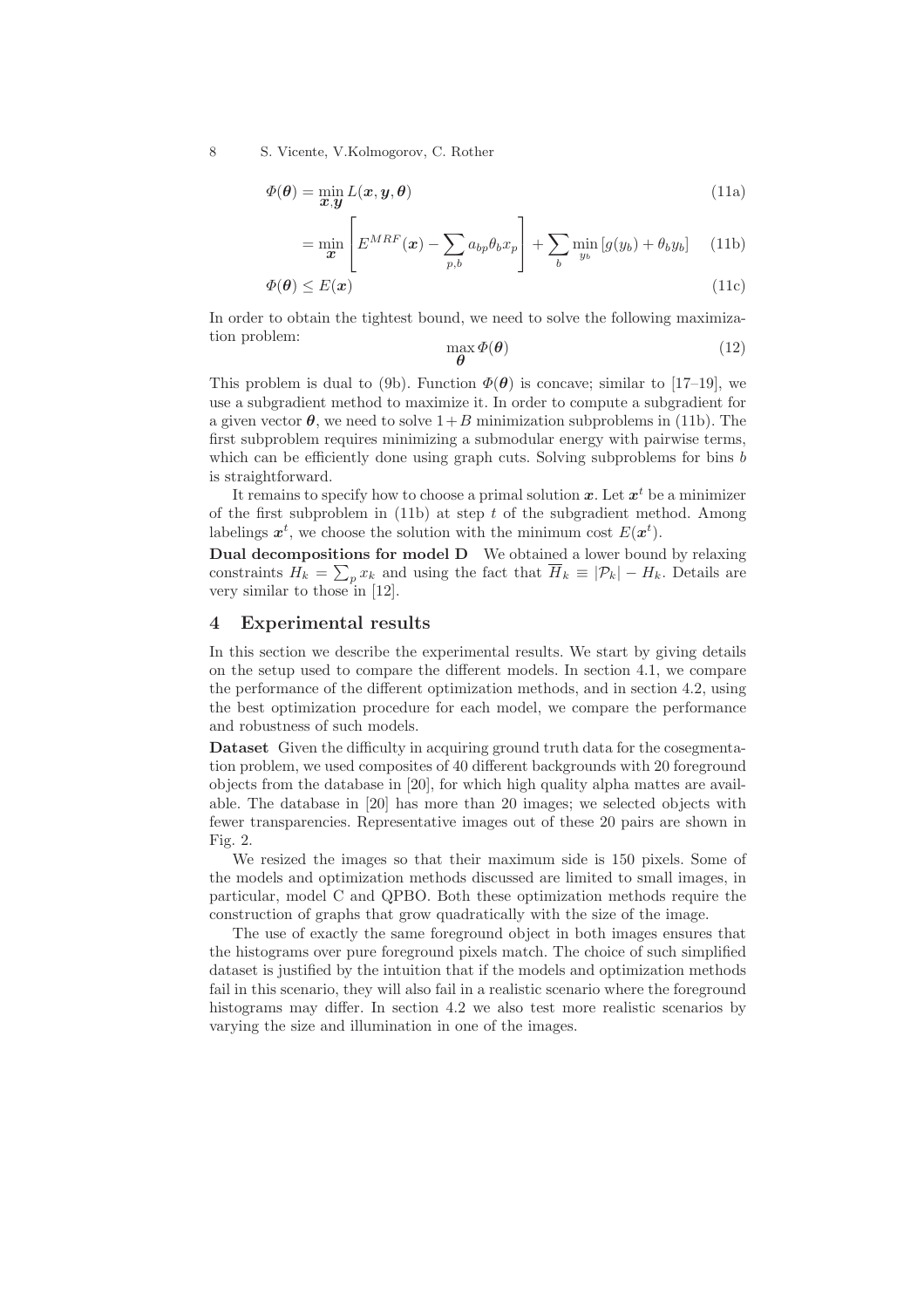

Fig. 2. Some of the images in the dataset. These images are composites using the same foreground.

Choosing weights  $\mu$  and  $\lambda$ . The choice of weights for the different terms in the energy greatly affects the performance of the methods. We test the different models with different combinations of these weights. In order to reduce the search space, we fix  $\lambda_i = 1$  and  $\lambda_c = 50$  for all methods, similar to what is done in [1]. As for parameters  $\lambda$  and  $\mu$ , we used leave-one-out cross-validation for each model, where parameters are allowed to take values in a discrete domain<sup>3</sup>. Results are given in section 4.2. For comparison, we also report results when the weights for each image are chosen optimally according to GT.

In section 4.1 we are only interested in comparing optimization methods, so we fix the weights in an ad-hoc way. For model A, we choose  $\lambda = 5$  and  $\mu = -2$ , for model B,  $\lambda = 2$  and  $\mu = -10$  and for model D,  $\lambda = 1$ .

Histograms We use histograms over RGB colors, using 16 bins for each color channel. Note that, in previous papers where some of the models were introduced, other appearance features were used [1, 3]. Since our dataset is constructed such that the foreground histograms over color are very similar, we expect that none of the models is negatively affected by this choice of histogram quantization.

#### 4.1 Results comparison for optimization algorithms

Here we compare the optimization methods reviewed in section 3. We start by comparing Dual Decomposition with TRGC for models A and B. Since TRGC is an iterative method that requires as input an initial segmentation, we test this method with three different starting points. First, we use the solution of DD as a starting point. The second starting point is a random segmentation whose foreground histogram is constructed by having each bin take the minimum value over the corresponding bins in the full histogram of both images, i.e.,  $h_b = \min(|\mathcal{P}_{1b}|, |\mathcal{P}_{2b}|)$ . Third, we initialize TRGC with the ground truth (GT). GT is not available at test time, and we report results only for comparison.

<sup>&</sup>lt;sup>3</sup> For model A and model B we test 16 different configurations, where  $\lambda \in$  $\{0.01, 0.1, 1, 10\}$  and  $\mu \in \{-0.01, -0.1, -1, -10\}$ . Since some of these configurations lead to trivial solutions, we handpick 8 other intermediate configurations that look more promising. Thus, there are 24 possible combinations of weights.

Model C allows the use of parametric maxflow for parameter learning. Fixing  $\lambda$ , we efficiently compute solutions for all possible values of  $\mu$  using parametric maxflow. We test 4 different values for  $\lambda$ : 0.001, 0.01, 0.1 and 1.

Model D only has one free parameter,  $\lambda$ , and we test 12 different values for this weight: 0.01, 0.1, 0.5, 1, 2, 5, 10, 15, 20, 30, 40 and 100.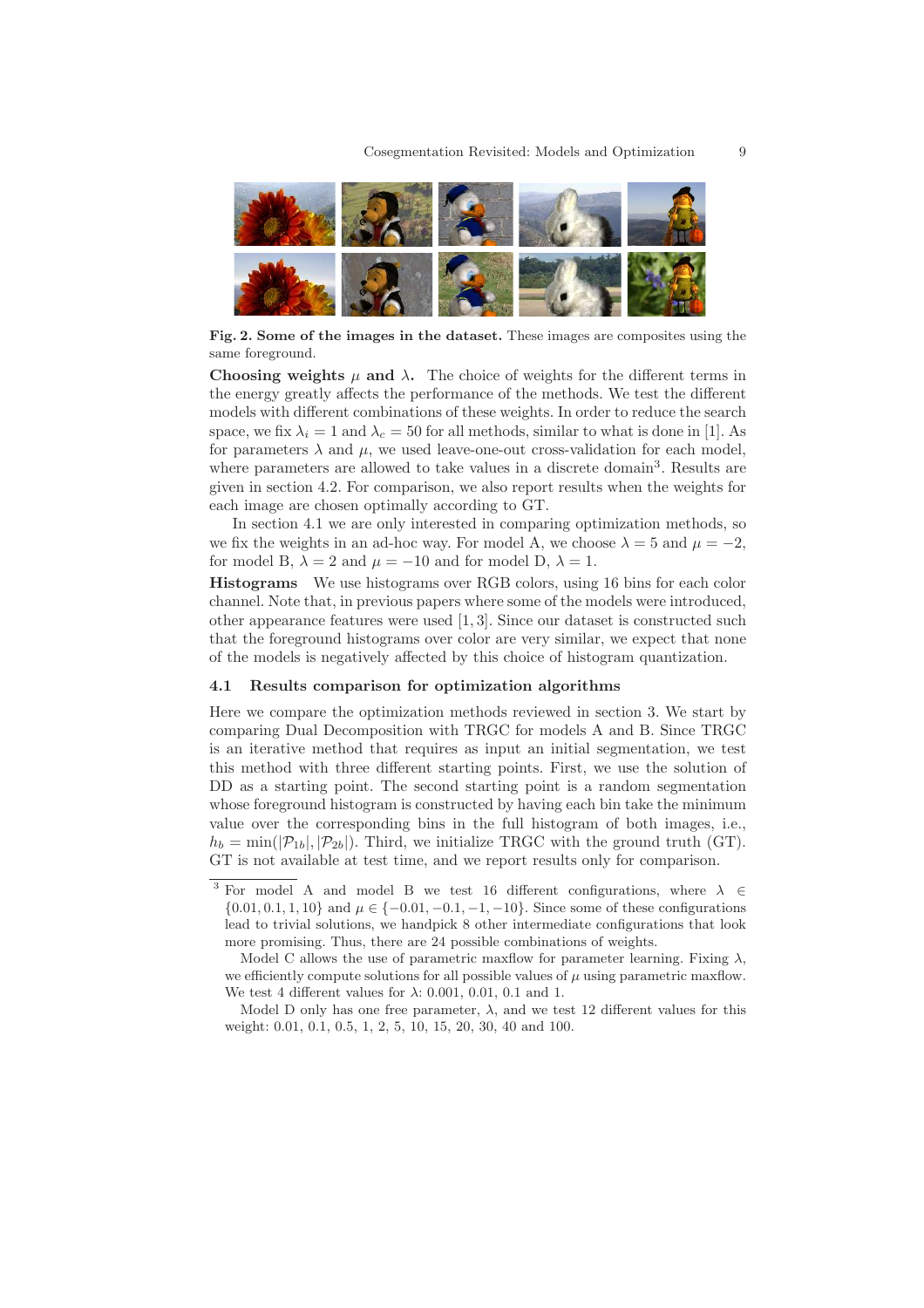The results for model A are shown in the first part of Table 1. Note that in [1], where TRGC was proposed, DD was not used as a starting point. For this model, the difference between TRGC-DD and DD is very small, since TRGC starting with DD only improves the energy for two images.

Table 1. Comparison of optimization methods for Models A and B. We compare TRGC (using 3 different initial solutions), Dual Decomposition, and QPBO (only for model B). For each model, the first row shows for how many images each method gives the best energy. The second row is the gap between the energy and the lower bound (LB) obtained by DD. The values are normalized: first we add a constant to each term of the energy so that the minimum of each term becomes 0, and then scale the energy so that the lower bound corresponds to 100. The last row is the error rate: percentage of misclassified pixels over the total number of pixels.

|              |                         |         | DD        | QPBO             |        |        |
|--------------|-------------------------|---------|-----------|------------------|--------|--------|
|              |                         | From DD | From hist | From GT          |        |        |
| ≺            | Best energy: $\#$ cases | 20      |           | $\left( \right)$ | 18     |        |
| Model        | Distance from LB        | 100.24  | 106.5     | 101.15           | 100.24 |        |
|              | Error rate              | $3.7\%$ | 8.1%      | $3.2\%$          | 3.7%   |        |
| $\mathbf{u}$ | Best energy: $\#$ cases | 13      |           | 7                | 3      |        |
| Model        | Distance from LB        | 101.59  | 107.56    | 101.77           | 104.20 | 197.29 |
|              | Error rate              | 3.93%   | 5.96%     | 2.85%            | 3.92%  | 51.77% |

The results for model B are shown in the second part of Table 1. Although QPBO also provides a lower bound, we used the lower bound obtained by Dual Decomposition since in our experiments, it was always better than the one provided by QPBO.

We conclude that a combination of DD and TRGC, using DD solution as a starting point for TRGC, is the best performing method for both model A and B, and this is the method used in the next section for model comparison.

Surprisingly, the performance obtained for the QPBO method contrasts with the one reported in [2], since for this experiment the number of pixels left unlabeled by this method was 90%. Note that in [2], the authors used a different spatially varying unary term which may induce differences. They also report that the performance of the method deteriorates when weight  $\lambda$  is increased. In the case considered, where  $w_p$  is constant, small values of  $\lambda$  lead to trivial solutions.

In order to better understand why QPBO fails, we ran the method with a fixed ballooning force,  $\mu = -10$ , and different values of  $\lambda$ . In Table 2, we show the percentage of pixels that were labeled one, zero, or left unlabeled. For intermediate values of  $\lambda$ , the number of unlabeled pixels is more than 90%. For such values, QPBO is not reliable as an optimization method. On the other hand, for extreme values of  $\lambda$ , QPBO labels more pixels, but the resulting model is not meaningful, for example, for the case  $\lambda = 10^{-3}$ , all pixels for all images considered were labeled 1.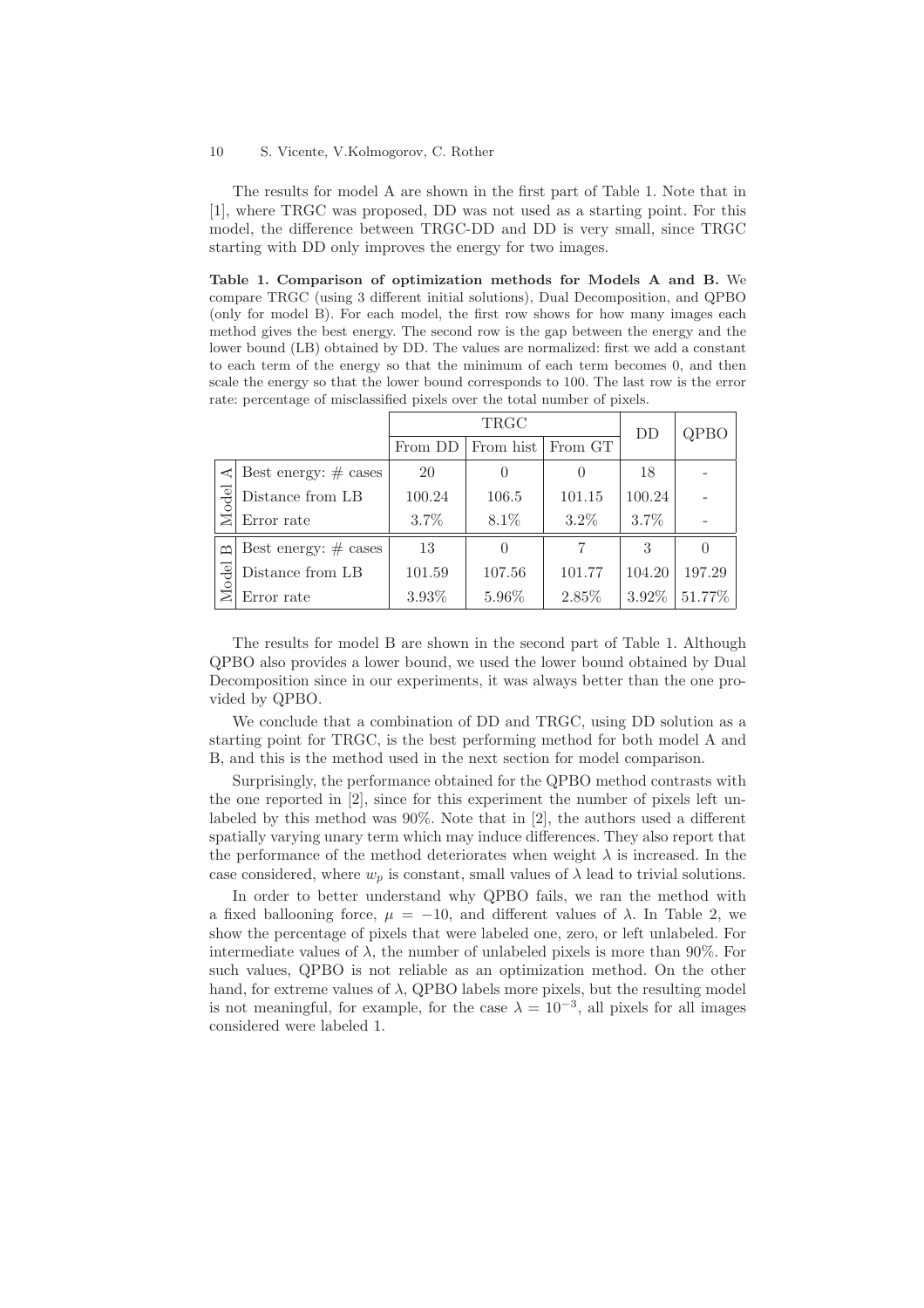|           | $10^{-3}$          | $10^{-2}$ | $10^{-1}$ | 10 <sup>0</sup> | $10^{1}$ | 10 <sup>2</sup> | $10^{3}$ |
|-----------|--------------------|-----------|-----------|-----------------|----------|-----------------|----------|
| Labeled 1 | 100                | 64.49     | 9.52 0.18 |                 | 0.03     | 0.03            | 0.03     |
| Labeled 0 |                    |           |           |                 | 22.68    | - 25.66         | 24.22    |
| Unlabeled | $\hspace{1.6cm} 0$ | 35.51     | 90.48     | 99.82           | 77.30    | 74.31           | 75.75    |

Table 2. QPBO results. Percentage of pixels labeled 1, 0 or left unlabeled by the QPBO method for different values of weight  $\lambda$ .

Dual Decomposition for model D We compared two different optimization methods for model D: the EM-style iterative procedure of [11] and a DD approach. For the EM-style optimization, we initialized the color models in the same way as discussed before for TRGC initialization when taking the histograms' intersection. Since DD provides a lower bound, we compared the gap between the lower bound and the energy obtained by both models. For DD this gap is 109.5 and for the EM-style optimization it is 103.4. The average gap is reduced to 103.2, if the best method is chosen for each image. This is very similar to the gap obtained by the iterative technique and we conclude that the improvement of using DD is only marginal for this problem and we report results using the EM-style optimization.

## 4.2 Results comparison for models

In this section we compare the four different models. We present results for three different cases. In the first case, we use the original images (some of the images are shown in Fig. 2), where the same foreground is composed with two different backgrounds. This is the simplest case and the error rate is reported in the first row of Table 3.

In the second case, we consider images of different sizes, reducing one of the images to 90% and 80% of the original size. This leads to a more complicated cosegmentation problem, where the object has different sizes in both images.

In the third case, in order to simulate illumination changes, we add a constant to all RGB values (ranging from 0 to 255) of one of the images. We show results for two different values of this constant: 3 and 6.

In Table 3, we also present the histogram similarity for the different cases. This similarity is given by:  $100-100 \times \frac{\sum_{b} |h_{1b}^{GT} - h_{2b}^{GT}}{\sum_{b} h_{1b}^{GT} + h_{2b}^{GT}}$ ∣  $\frac{|h_{1b}^{(1)} - h_{2b}^{(1)}|}{h_{1b}^{GT} + h_{2b}^{GT}}$  where  $h_k^{GT}$  is the histogram of image  $k$  computed over foreground ground truth pixels. This similarity can be seen as a rough measure of the difficulty of the problem, and the higher it is, the simpler the problem.

From the results presented in Table 3 we take the following statistically significant observations:

- Models A, B, and D perform similarly for the simplest case.
- Model C is the worst performing model since it produces in every case considerably higher error rates.
- Model D is the most robust to changes in size and illumination.
- Comparing both models based on histogram distances, the L1-norm (Model A) is more robust than the L2-norm (Model B), for the cases where there are small variations of foreground.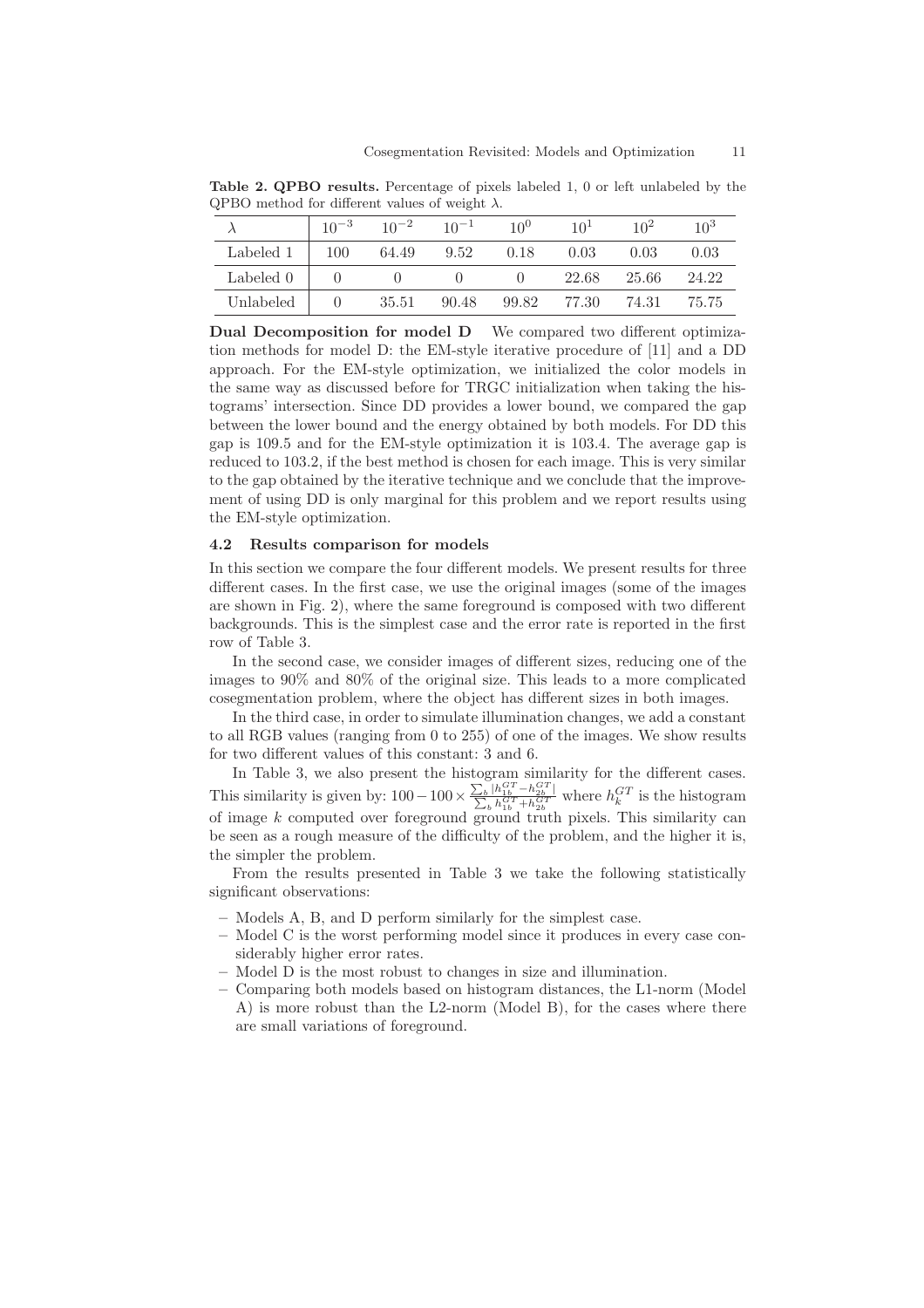Table 3. Error rate using leave-one-out cross-validation. We compare the error rate for the different methods in 3 different scenarios. We also report the standard error of estimating the mean of the error rate. For the first case we use the original composites. In the second case we consider images of different sizes, reducing one of the images to 90% and 80% of the original size. In the third case, in order to simulate illumination changes, we add a constant to all RGB values of one of the images, 3 and 6. The last column shows the similarity of the foreground histograms of both images.

|                   | Model A         | Model B                                                           | Model C                                          | Model D | Histogram<br>similarity |
|-------------------|-----------------|-------------------------------------------------------------------|--------------------------------------------------|---------|-------------------------|
| Original images   |                 | $4.6\% \pm 0.8$ $3.9\% \pm 0.7$ $22.0\% \pm 3.9$ $4.3\% \pm 0.3$  |                                                  |         | 93.4                    |
| Resized to $90\%$ | $4.7\% \pm 0.4$ |                                                                   | $5.7\% \pm 0.8$ $16.3\% \pm 2.4$ $4.9\% \pm 0.5$ |         | 84.6                    |
| Resized to $80\%$ |                 | $7.8\% \pm 1.3$ $9.7\% \pm 1.4$ $17.4\% \pm 3.0$ $5.1\% \pm 1.0$  |                                                  |         | 74.2                    |
| $RGB +3$          |                 | $4.4\% \pm 0.4$ $7.1\% \pm 1.1$ $21.4\% \pm 4.3$ $3.7\% \pm 0.3$  |                                                  |         | 84.6                    |
| $RGB + 6$         |                 | $5.5\% \pm 0.5$ $12.3\% \pm 1.7$ $20.3\% \pm 2.5$ $4.0\% \pm 0.4$ |                                                  |         | 76.3                    |

Some methods may be affected negatively by the way the weighting parameters are chosen, since image measurements are not taken into account. In order to fairly compare the methods without introducing this type of bias, we also present results in Table 4 for the case where the weights  $\lambda$  and  $\mu$  are chosen independently for each image, so that the error rate is minimized.

Table 4. Error rate without cross validation.These results correspond to choosing the best weights  $\lambda$  and  $\mu$  according to GT for each image individually. They should be compared with Table 3.

|                   | Model A | Model B | Model C                                                         | Model D | Histogram<br>similarity |
|-------------------|---------|---------|-----------------------------------------------------------------|---------|-------------------------|
| Original images   |         |         | $3.2\% \pm 0.3$ $2.9\% \pm 0.3$ $8.8\% \pm 1.9$ $3.2\% \pm 0.3$ |         | 93.4                    |
| Resized to $90\%$ |         |         | $4.2\% \pm 0.4$ $4.0\% \pm 0.4$ $8.1\% \pm 1.7$ $3.2\% \pm 0.3$ |         | 84.6                    |
| Resized to $80\%$ |         |         | $5.2\% \pm 0.6$ $6.2\% \pm 0.6$ $7.0\% \pm 1.4$ $3.2\% \pm 0.3$ |         | 74.2                    |
| $RGB +3$          |         |         | 3.3\% $\pm 0.3$ 4.0\% $\pm 0.2$ 9.3\% $\pm 1.8$ 3.2\% $\pm 0.2$ |         | 84.6                    |
| $RGB + 6$         |         |         | $4.3\% \pm 0.4$ $8.0\% \pm 1.2$ $9.2\% \pm 1.8$ $3.3\% \pm 0.2$ |         | 76.3                    |

Comparing tables 3 and 4, it can be seen that model C has the greatest improvement in error rate when the choice of weights is done independently for each image. However, it still remains the worst performing model.

In Fig. 3, we show some cosegmentation results for a pair of images for different sizes of the second image. The results shown agree with the insights discussed in Sect. 2.2. When the size of the images differ, both models A and B incorrectly cut some parts of the object, in order to improve the matching of the resulting foreground histograms. Model C gives unpredictable results due to the mentioned bias. Model D copes better with the changes in image size.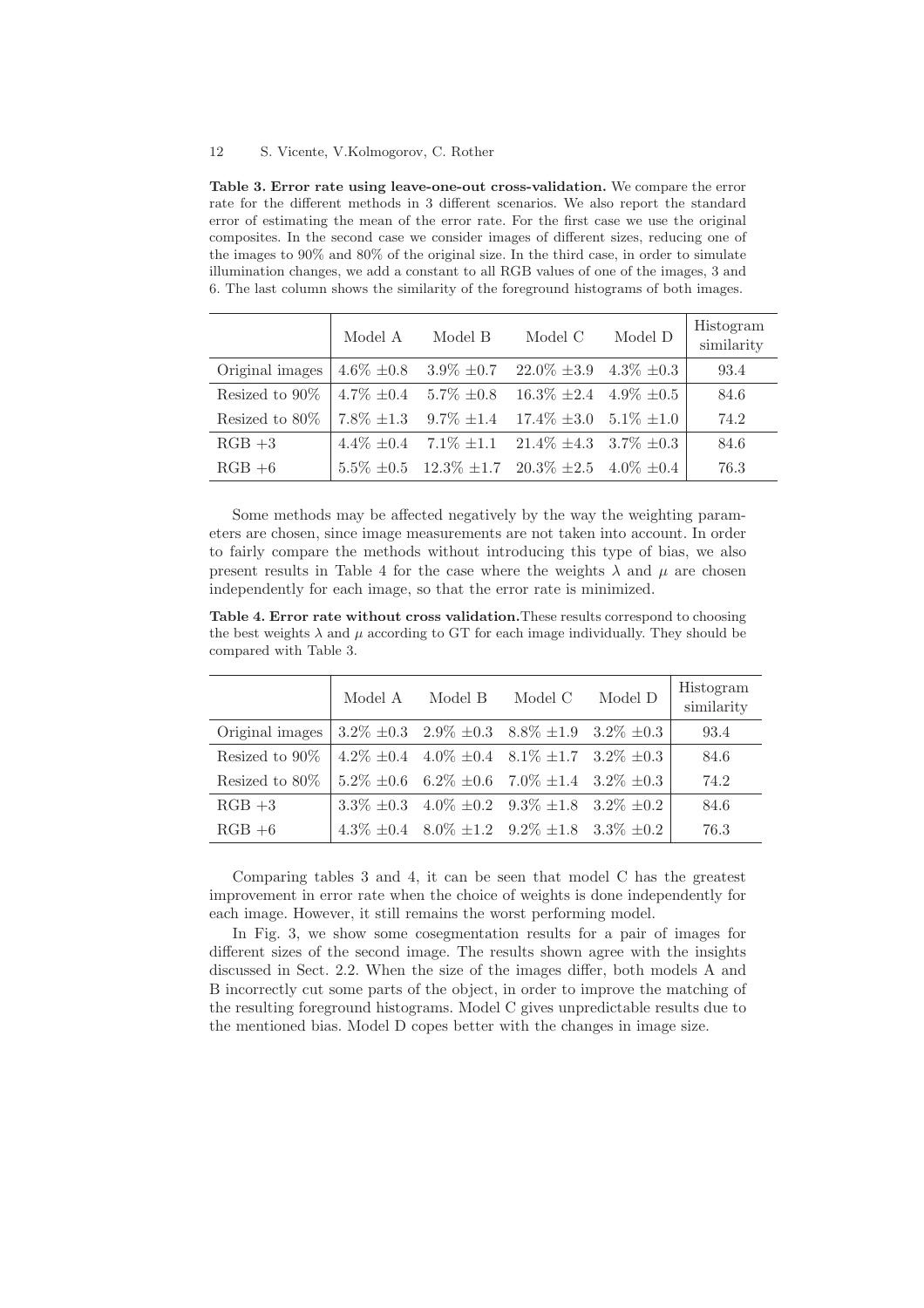

Fig. 3. Results without cross-validation. Segmentation obtained for each model when reducing the size of the second image.

#### 4.3 Results for real images

Following a reviewer's suggestion, we tested the different models on the real images used in  $[3]^4$ .

We observed that the histogram quantization used in the rest of the paper is not appropriate for these images, since there are significant differences in the foreground color histograms and the overlap of the background color histograms is large. The overlap for the foreground histograms is 39% which is considerably lower than the overlap reported in the last column of Table 3. On the other hand, the overlap of background histograms is 21% compared to 8% for our dataset of composed images. This affected the results negatively and the error rates are between 20% and 30% for all image pairs. The use of better histogram quantization would considerably improve the performance for all methods.

This observation further supports our use of composed images, since the goal of the paper is to compare the performance of the different methods in a scenario where external factors with a negative impact could be easily controlled.

Note that, the results reported for the same images in [2, 3] used user interaction and the results in [1] used various features to calculate the histograms.

## 5 Conclusions and future work

Recently, several models for cosegmentation have been proposed some of which lead to challenging optimization problems. We showed that they are outperformed by a natural extension of the Boykov-Jolly model, which has not been considered in the context of cosegmentation before. The improvement of model D over models B and especially C is substantial. The gap between models D and A is less significant, and potentially could be affected by the choice of a dataset. However, model D has two clear advantages: it has one less parameter, and it allows the use of an effective and fast EM-style optimization.

To enable a fair comparison of models, we had to improve on optimization techniques in [1, 2]. We believe the Dual Decomposition method that we used for models A and B was adequate for our task. Although, we did not get verifiable

<sup>4</sup> Images and GT are available from http://www.cs.wisc.edu/˜vsingh/pairimages.tar.gz. We chose 20 pairs of images from this dataset, excluding the ones which were created in a similar way to our dataset.